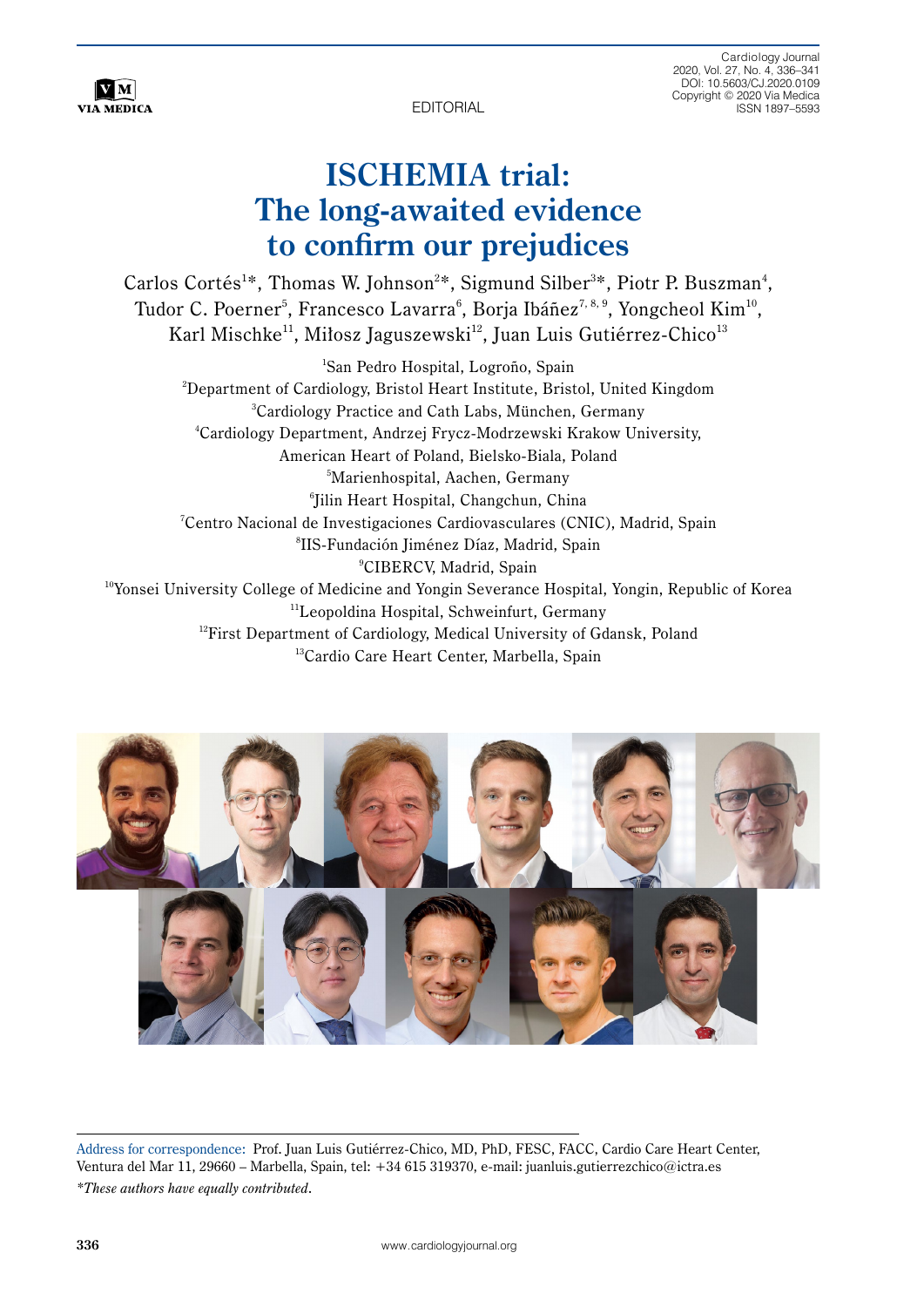#### **Introduction**

In April 2020 the results of the ISCHEMIA trial were finally fully published [1]. Few trials have triggered such a level of controversy and dispute among cardiologists and cardiac surgeons since its oral presentation at American Heart Association Congress 2019. Some colleagues have heralded the study as the terminator of elective percutaneous coronary intervention (PCI) in patients with chronic coronary syndrome (CCS), while others have speculated about the negligible role left for functional testing, which could be relegated to practical irrelevance after the trial consecrated coronary computed tomography angiography (CCTA) as the gate-keeper of diagnostic workflow, a trend already consolidated in the latest iteration of the guidelines of the European Society of Cardiology [2]. The prompt reaction came as no surprise from all challenged sectors: interventional cardiologists offered their own interpretation of the results, of course diametrically opposed to the one endorsed by their conservative nemesis. Likewise, non-invasive cardiologists articulated the defence of functional tests, advocating their clinical and logistic advantages to counterbalance the threat of the unrelenting CCTA. Symposia and social media have provided a platform for passionate discussions about the future of cardiology after ISCHEMIA, but the bloodiest combats are by far those related to the indications of PCI in patients with CCS.

Why is this happening? Niccolò Machiavelli advised the young Lorenzo de' Medici to be merciless in punishing the rebellion of his rivals, but always respecting their properties, because "*Men sooner forget the death of their father than the loss of their patrimony*" (Il principe) [3]. ISCHEMIA is directly threatening the patrimony (i.e., the modus vivendi, the areas of expertise, the source of prestige) of many heart specialists, who now feel compelled to defend it at any cost. Add to this, the classical rivalry between conservative and interventional cardiologists, fed with envy and resentment regarding the uneven distribution of resources, the mean attitude of the clinical gatekeeper, the arrogant demeanour of interventional colleagues in the discussion of a patient's therapy, etc. (multiple arguments brandished worldwide, even in the most balanced cardiovascular institutes, for years) and the explosive cocktail will be served. **For those resentful of interventional cardiologists and heart surgeons, the least excuse to bash their rivals will always be welcomed; whilst for passionate interventional cardiologists, no study is ever going to dissuade them from stent-** **ing. Each one's prejudices will ever prevail, regardless of the evidence.** Let us now make a balanced, scientific, neutral and critical review of the facts from ISCHEMIA, so we can glimpse the truth and better understand the optimal therapeutic options for patients with CCS. As authors a common disclosure is interventional cardiology, but we all share an aspiration for patient-focused care, delivered by a comprehensive team approach, as evidenced by our respective career paths.

#### **Summary of the trial**

The ISCHEMIA trial randomized 5179 patients with moderate or severe ischemia on functional testing to an initial invasive (coronary angiography and eventual revascularization) vs. an initial conservative strategy (optimal medical therapy alone):  $n = 2588$  and 2591, respectively. Myocardial ischemia was proven in 75.5% with stress imaging methods (49.6% nuclear, 20.9% echo, 5.0% cardiac magnetic resonance) and in 24.5% with an exercise tolerance test. Following confirmation of ischemia, CCTA was performed to rule out left main (LM) stenosis or non-obstructive coronary artery disease (CAD) [4, 5]. After a median follow-up of 3.2 years, there was no significant difference in the primary endpoint, a composite of cardiac death, non-fatal myocardial infarction (MI) and hospitalization for unstable angina, heart failure or resuscitated cardiac arrest [1]. **Contrary to many other trials, the need for revascularization was left out of the primary outcome**, as the trial tested the initial strategy, rather than clinical benefit of revascularization itself. Within the conservative arm, 26% of patients eventually underwent coronary angiography ("cross-over"), 21% revascularization and 15% were revascularized before the occurrence of an event. Furthermore, 26% of the revascularizations in the invasive arm were surgically performed. These results were interpreted as no clear advantage of an early invasive strategy for the reduction of major clinical endpoints in patients with CCS. Nonetheless, the invasive arm reported significantly better quality of life (QoL) than the conservative arm, particularly in patients who were symptomatic at the time of randomization, results not replicated in asymptomatic patients [6].

#### **…and the winner is…**

Clinical trials risk being interpreted in the same way as a soccer match: one arm wins or the match results in a tie. This is a risky oversimplification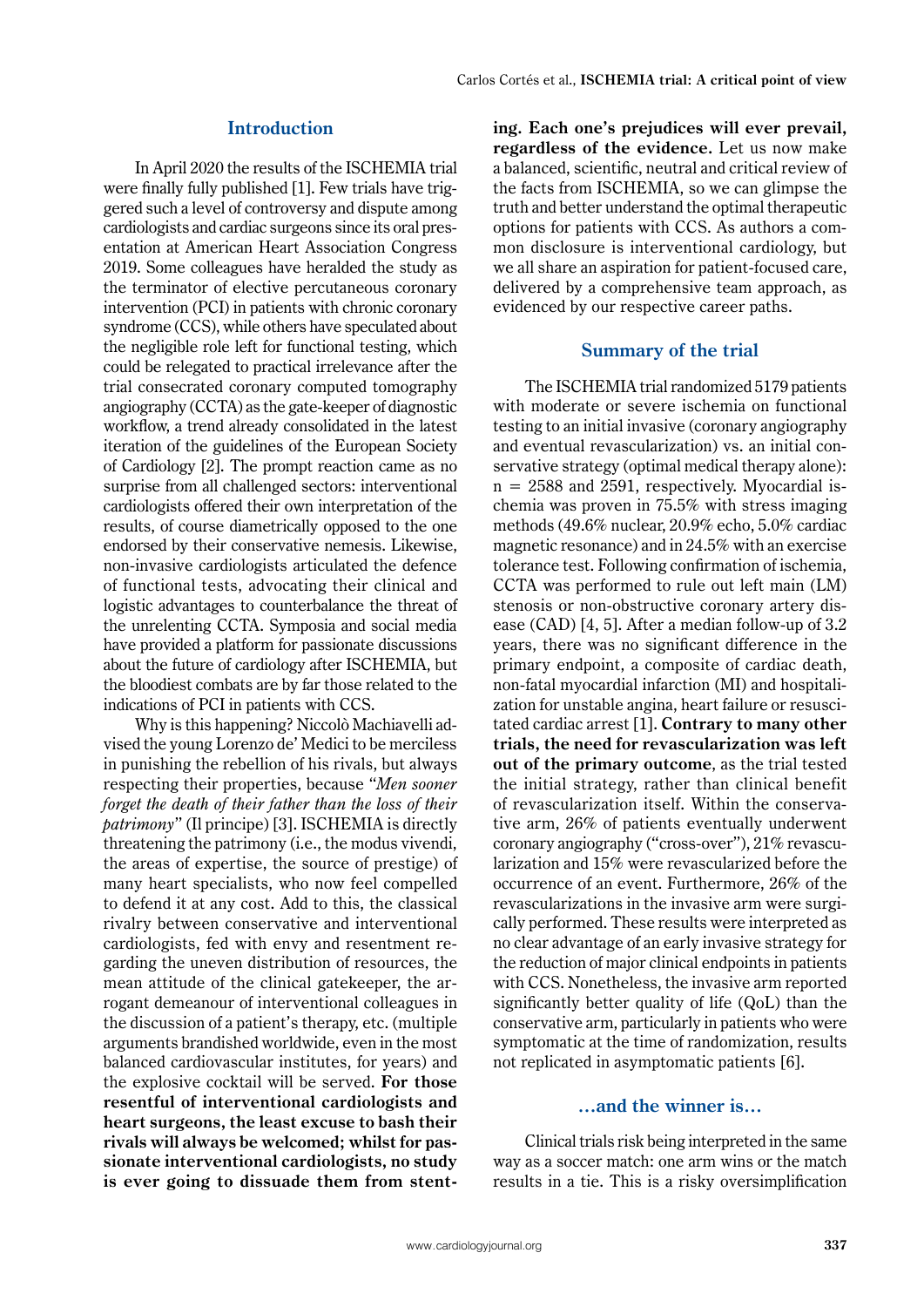of such a precious collection of data, disregarding lots of meaningful information extending beyond a mere p-value [7]. However, it is unavoidable, as cardiologists do not usually have the time or the capacity to "deep dive" into every scientific report, particularly on topics far from their areas of expertise. Therefore, a simple 'soccer-style' report is likely to provide a take-home-message. Thousands of examples can be found concerning the ISCHEMIA trial on social media: invasive strategy won, invasive strategy lost, etc. For those who bet for one strategy, ISCHEMIA has calculated their error likelihood: those arguing against the invasive strategy have a 24.5% probability of being wrong, while those arguing against the conservative strategy have a 0.1% probability of being wrong (results of the Bayesian analysis) [1].

Although the authors conclude that there is no significant difference between the strategies, the data deserve careful attention.

- 1. The conclusion cannot be applied to important groups of patients excluded from the trial:
	- CCS and LM stenosis;
	- CCS with no proof of myocardial ischemia;
	- CCS with very severe ischemia (e.g. fall in blood pressure, very limited functional capacity) were not likely enrolled by sites;
	- CCS with an unacceptable degree of angina;
	- CCS and left ventricular ejection fraction  $< 35\%;$
	- CCS and heart failure New York Heart Association (NYHA) III/IV;
	- CCS and valvular disease.
- 2. Periprocedural MI had a heavy weight on the final results, however no data have been presented so far differentiating periprocedural MI between PCI and coronary bypass surgery.
- 3. The study was burdened with slow recruitment and a lower-than-expected incidence of events. When this happens, the suspicion of possible selection bias always overshadows the results. In fact, the initial sample size calculated that 8000 patients would be required to reach the primary endpoint, but had to be reduced to the final 5179 due to difficulties with enrolment.
- 4. Furthermore, a number of critical variables were unevenly distributed between the groups, in favour of less risk within the conservative arm. The invasive arm had numerically more heart failure (4.3% vs.  $3.6\%$ , p = 0.207), stroke  $(3.2\% \text{ vs. } 2.6\%, \text{ p} = 0.219)$ , cerebrovascular disease (7.8% vs.  $6.8\%$ , p = 0.194), peripheral

artery disease  $(4.5\% \text{ vs. } 3.4\%, \text{ p} = 0.049)$ and were more symptomatic (daily or weekly angina at randomization 21.7% vs. 18.9%,  $p = 0.049$ . Of note, the difference in the last two variables was statistically significant. Although this may happen by chance, even after perfect randomization, this observation raises suspicion of selection/allocation bias and has a potential impact on the outcome, disadvantaging the invasive arm.

5. The most powerful argument is however the evolution of the event-curves. For the primary outcome it seems clear that **the initial invasive strategy pays a higher price early, mainly at the expense of a higher incidence of periprocedural MI, but then the invasive management confers an advantage for the event-free survivors over those treated with a conservative strategy**. The slope of the curve flattens in the invasive arm compared with the conservative arm, and the curves intersect at approximately 2 years of follow-up. With continued divergence to **the 4th year of follow-up when the differences in the primary outcome become statistically significant: 13.3% vs. 15.5% in the invasive and conservative arms, respectively**. However, the final report is non-significant. How is this possible? From a statistical point of view there are just two possibilities: 1) either the trends in the curves change after the  $4<sup>th</sup>$  year or 2) the sample size gets considerably reduced, thus becoming underpowered to prove statistical significance. Looking at the chart, the curves seem to run parallel, but the number at risk reduces from 1463 at 4 years to just 564 at 5 years (a reduction by almost two thirds). This cannot be justified by the number of events. Therefore, the second option (reduction of the sample size) seems the most plausible explanation for the final lack of statistical significance. Keep in mind that the primary endpoint is reported as Cox regression, that takes into account the whole-time range, and the median follow-up is 3.2 years (the study was initially planned for 4 years). Therefore, the primary endpoint in ISCHEMIA reports just a Kaplan-Meier estimate, instead of a truncated follow-up, even for all patients. Actually, in the appendix the hazard rates of all endpoints continue diverging in favour of the invasive strategy [1]. **This confirms that more patients need follow-up for a longer time to report a statistically sig-**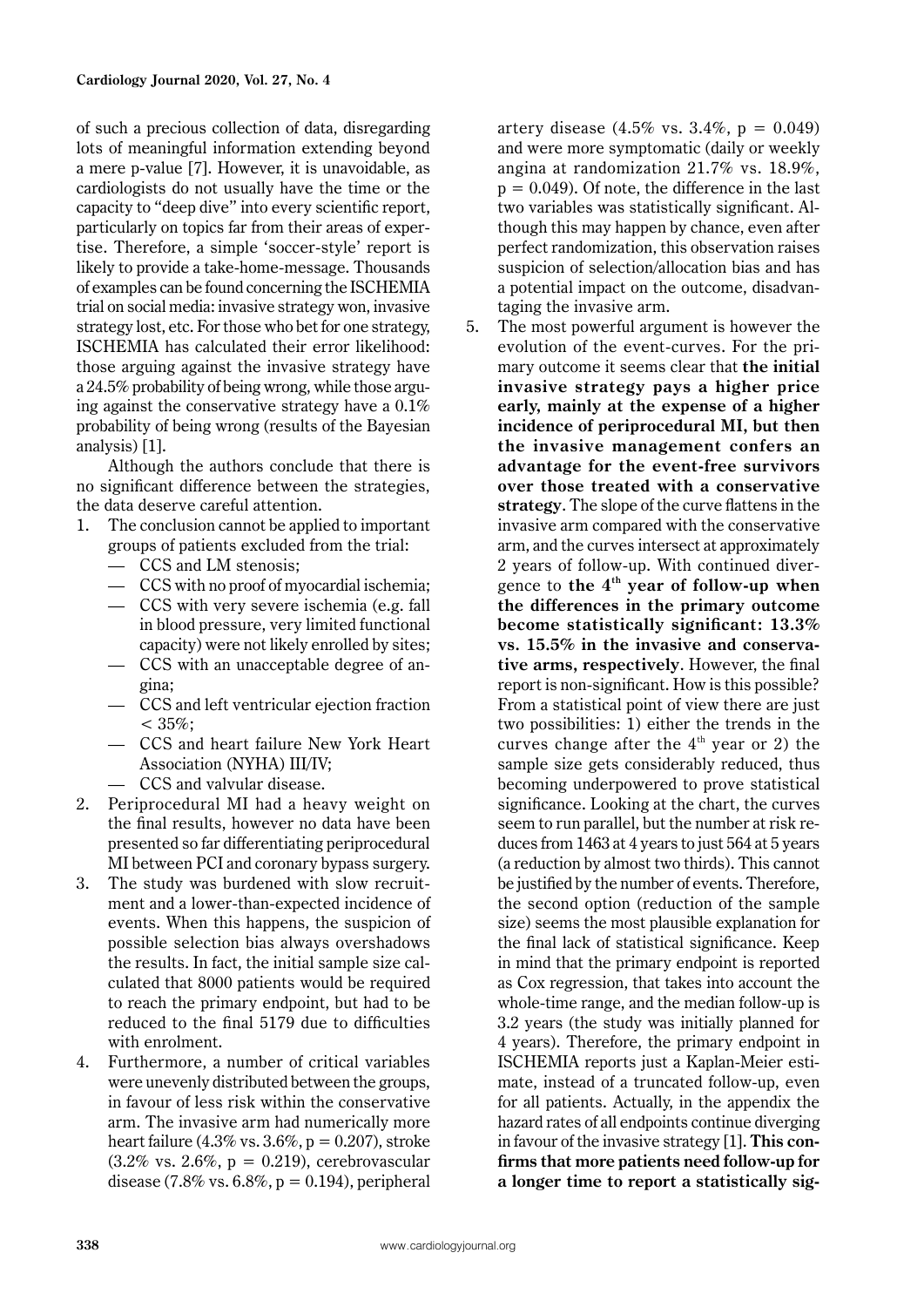**nificant difference in favour of the invasive strategy**. The authors calculated the Bayesian likelihood to reach this statistically significant difference, maybe to justify the publication at this point, but still the interventional community will be looking forward to the results following additional follow-up.

The same phenomenon is observed with other hard composite endpoints (cardiovascular death + non-fatal MI; non-fatal MI alone): initially a higher incidence in the invasive arm (due to more peri-procedural MI), followed by a flatter slope than the conservative arm; intersection of the curves at 2 years and statistically significant difference at 4 years. To be precise, non-fatal MI shows the same trend, but it does not reach statistical significance as a separate variable. However, **the incidence of non- -procedural MI is significantly higher in the conservative arm** (information available in the supplements). This is in line with results of preceding trials on the topic [8].

In summary, it can be argued whether there is a winner, but it is obvious that an invasive strategy is effective.

# **Concern in the departments of dermatology worldwide**

Those who have strongly advocated for the curtailment of interventional labs for patients with CCS in the post-ISCHEMIA era, must also **keep in mind the superior QoL of the initial invasive strategy in symptomatic patients [6]**. Many interventions and medical therapies aim to improve QoL, rather than to reduce major cardiovascular endpoints. This might seem a modest goal, but, for example, the revascularization of chronic total occlusions is justified by the clear improvement in QoL [9], while the benefit in hard endpoints is debatable [7, 10]. Actually, some medical specialties, like dermatology, are almost fully dedicated to the relief of symptoms and the improvement of QoL. Should they worry about the results of ISCHEMIA? Following the rationale of some PCI-haters, the closure of cathlabs post- -ISCHEMIA, as a consequence of an unclear reduction in major cardiovascular events, should be mirrored by the restriction of activity of dermatologists to their oncological interventions and the treatment of pemphigus. After an informal survey, dermatologists do not seem concerned at all, maybe because they have not forgotten that their **duty as physicians is also relieving symptoms and improving the quality of life of their patients**.

# **Back to anatomy in times of physiology**

The scenario depicted by some colleagues for CAD after the ISCHEMIA trial elicits some concerns about the role left for physiology. ISCHEMIA used CCTA as gate-keeper, to rule out LM stenosis or non-obstructive CAD. If it is accepted that neither the management strategy nor the level of ischemia in functional tests make any difference on the outcome, then the role left for functional tests would be negligible. Consequently, we would rely on a purely anatomical assessment, an approach whose limitations have been extensively documented previously [11, 12]. ISCHEMIA attempted to incorporate intracoronary physiology into the decision tree within the invasive arm, however, the methodology and realities of investigation were far removed from the evidence-base and current guideline recommendations [13]. This might partially explain the differences in outcome between the ISCHEMIA trial and other physiology-guided trials in patients with CCS [14]. The interventionists' willingness to 'react' to the angiographic anatomy in the light of non-invasive ischemia testing could often result in a suboptimal or even inappropriate interventional approach, at odds with the findings achieved through physiology-guidance, which undoubtedly remains the invasive gold standard to optimize clinical outcomes [14]. Conversely, apparently mild angiographic lesions may have functional significance [15]. These cases may have been denied revascularization in this trial based on the results of computed tomography and angiography [15]. This is a clear step backward. We are still learning about the limitations of anatomy to guide the decision-making in CCS. Stenosis is only one factor contributing to the functional relevance of the lesion and many other epicardial and microcirculatory factors must be considered [16]. The beauty of physiology is integrating all these factors to give the operator meaningful directions to take the best therapeutic decision. Interventional cardiology is constantly evolving and must continue progressing in the direction of physiology-guidance. This is in line with the growing interest in research funding programs for precision medicine. The era of personalized medicine and precision-PCI must not be derailed by a return to an 'out-dated' anatomical assessment and a uniform "prêt-à-porter" strategy. Patients as individuals should be granted individual answers to their medical problems. Interventional cardiology must continue moving toward personalized medicine and away from a "one-size-fits-all"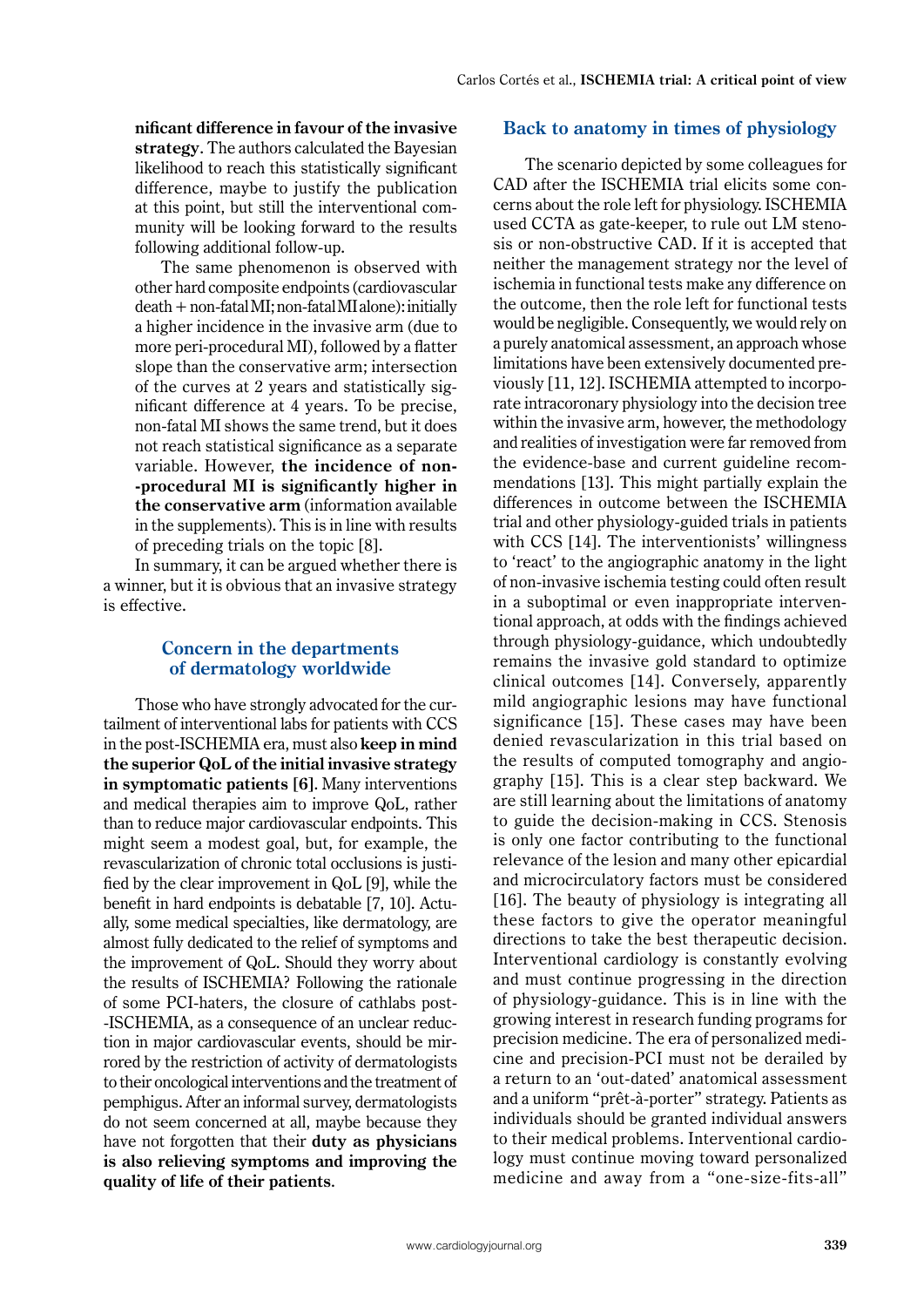strategy. The debate is indeed quite old. The COURAGE trial already challenged the role of PCI for CCS [17] in 2007. However, the FAME trials definitively proved the benefit of PCI in CCS, if performed under physiology guidance [12, 14]. In the ISCHEMIA trial, 20.3% of interventions were physiology-guided, and although exceeding the average global usage in routine clinical practice [18], this falls below current recommendations [13, 19].

### **Attention to the subgroup analysis**

A careful analysis of the subgroups is also very educational [20]. Let us remember that subgroup analyses do not necessarily require a statistically significant value. They rather intend to detect trends in order to better understand the results or to generate hypotheses that can be properly tested in future studies. Firstly, subgroup analysis suggests that the degree of ischemia does play a role. The more ischemia, the greater the advantage of an invasive strategy. This trend is consistently observed in the results stratified by degree of baseline ischemia, number of diseased vessels and involvement of the proximal left anterior descending artery. This observation eases the interpretation of the results from a pathophysiological point of view. The study actually ruled out LM disease, the lesion with greatest ischemic burden and most myocardium at jeopardy, because it was deemed unethical to deny revascularization to those patients.

However, it is puzzling to observe that patients with new-onset or worsening angina over the preceding 3 months benefit less from an invasive strategy than the subgroup with a stable profile. This observation highlights the difficulty in obtaining an accurate assessment of symptoms. A patients' perception of their own disease is extremely variable, combined with significant variability in a physicians' interpretation of symptoms, thus challenging the reproducibility of results. All medical schools worldwide emphasise the importance of clinical anamnesis, because otherwise students and future doctors would tend to rely on diagnostic tests instead of talking to the patient, who must always remain the main focus. The anamnesis is critical to humanise medicine, to preserve its most intimate essence, but it is too inaccurate in building solid scientific evidence.

# **Conclusions**

In line with Socratic dialog, knowledge is advanced by a questioning approach: 1) Why did the investigators plan a covariate-adjusted Cox analysis? A randomized trial of that size would not need to adjust for any covariate. Which covariates were then introduced for the adjustment? 2) The statistical decision to use non-parametric tests in a trial with 5179 patients was perhaps not so convincing for all the experts. 3) Why were 111 patients in the invasive arm not revascularized because their anatomy was "not suitable for any kind of revascularisation"? This means 4.3% of the invasive group and 26.4% of the patients not revascularized in that group? Is this representative of current state-of-the-art? Etcetera. We would never finish. While we wait for further data of the curve separation to confirm our interpretation we should agree that the ISCHEMIA trial has given a clear signal of the beneficial effect of an early invasive strategy in patients with CCS: significant improvement in QoL and reduction of non-procedural MI, together with a trend to the reduction of cardiovascular mortality. However, the invasive management pays a price in terms of peri-procedural MIs, thus the comparison starts at a disadvantage. At 2 years the curves cross-over and at 4 years the difference is statistically significant in favour of an invasive strategy. However, the Cox analysis does not reach statistical significance because the number at risk is dramatically reduced (by two-thirds) after 4 years. More patients or a longer follow-up would be required to prove the superiority of an invasive strategy.

Conversely, the advantage of an invasive strategy is less than the interventional cardiologists used to think, so an initial conservative approach might be a reasonable alternative in selected patients [21]. Likewise, the benefit of revascularization in asymptomatic patients is unclear and difficult to justify after ISCHEMIA for prognostic reasons. All these questions will require specific answers in the future, always keeping in mind that coronary interventions are moving toward physiology guidance and precision medicine [22], rather than relying on the haziness of symptoms and the misleading nature of anatomy.

# **Conflict of interest:** None declared

#### **References**

- 1. Maron D, Hochman J, Reynolds H, et al. Initial Invasive or Conservative Strategy for Stable Coronary Disease. N Engl J Med. 2020; 382(15): 1395–1407, doi: [10.1056/nejmoa1915922.](http://dx.doi.org/10.1056/nejmoa1915922)
- 2. Knuuti J, Wijns W, Saraste A, et al. 2019 ESC Guidelines for the diagnosis and management of chronic coronary syndromes. Eur Heart J. 2020; 41: 407–477, doi: [10.1093/eurheartj/ehz425,](http://dx.doi.org/10.1093/eurheartj/ehz425) indexed in Pubmed: [31504439.](https://www.ncbi.nlm.nih.gov/pubmed/31504439)